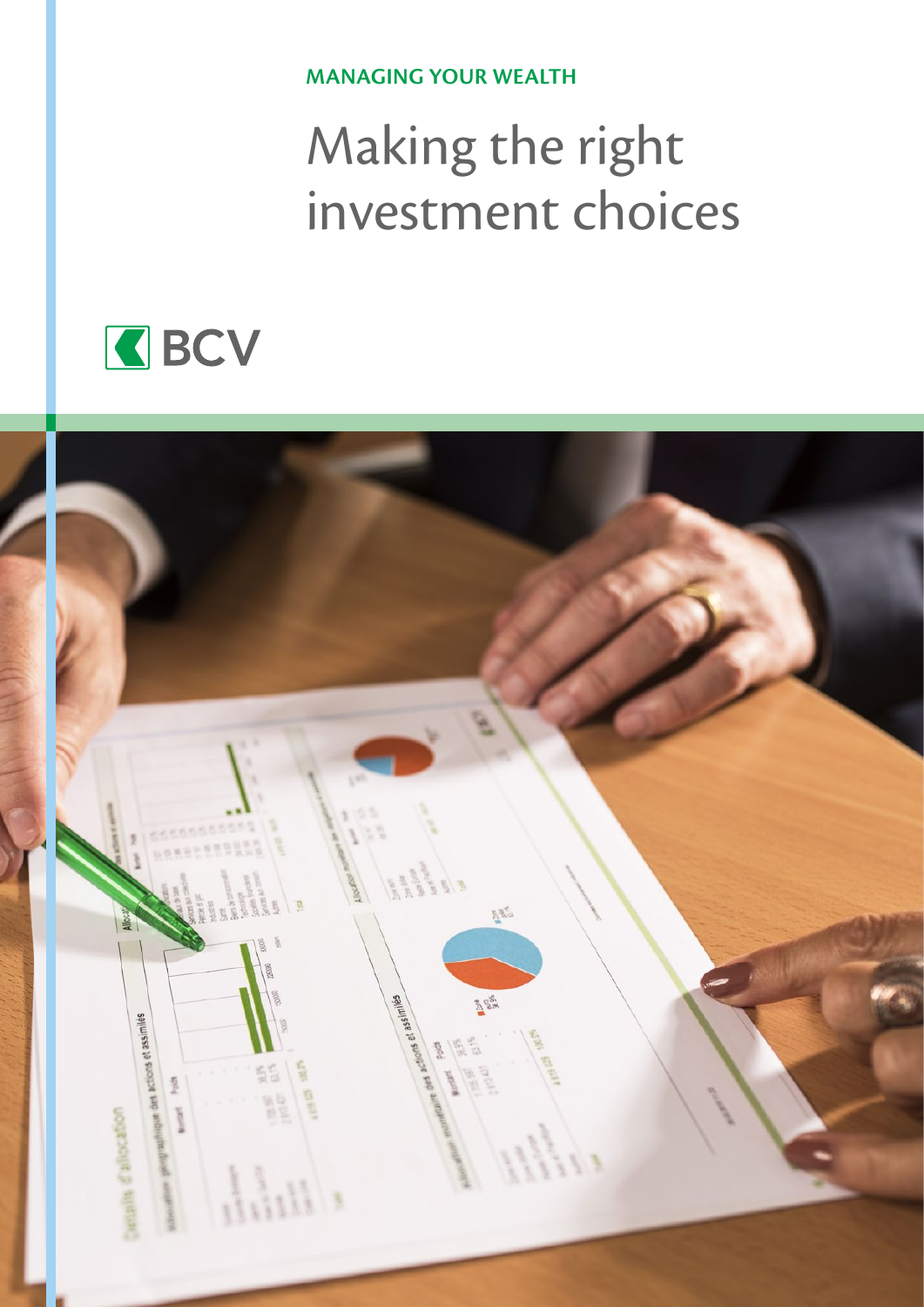### **Contents**

| Introduction: choices today for goals tomorrow | Page 3 |
|------------------------------------------------|--------|
| 1. Investment profile                          | Page 4 |
| 2. Investor profile                            | Page 5 |
| 3. Consistency check                           | Page 6 |
| 4. Summary                                     | Page 7 |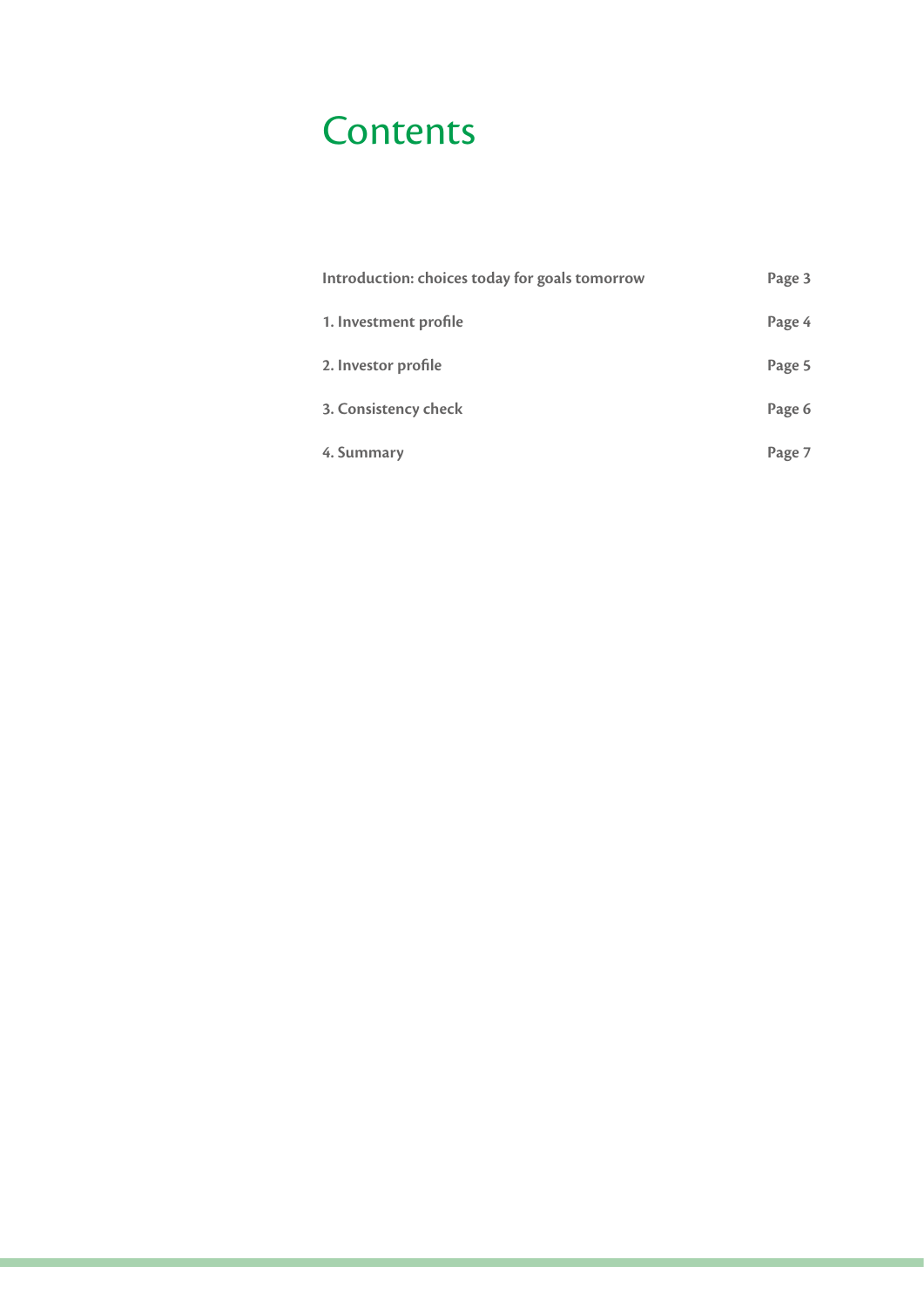### **Making the right choices today to reach your goals tomorrow**

You are unique, and at BCV Private Banking we know that a personalised approach is the key to successful wealth management. That's why your trusted advisor takes the time to get to know you, understand the longterm goals you have for yourself and those closest to you, and build a wealth strategy tailored to your overall situation.

Based on this deep understanding of your unique set of constraints, requirements and objectives, your advisor will bring to bear BCV's considerable resources as a universal bank, working with our specialists to determine the right mix of investment vehicles for you. We'll call on our experts in areas as diverse as tax planning, quantitative investing, financial engineering, or even corporate finance to provide a truly 360° solution for your needs. Our people are all locally based, which greatly facilitates the ongoing dialogue that will help us evolve your wealth strategy and fine-tune your portfolio as your needs change over time.

But it all starts with a conversation about your investor profile, your investment profile(s), and the extent to which these two key elements are aligned. This document is meant to guide that discussion and serve as a checklist of key points to keep in mind for future reference.

Your investment profile maps your objectives for a given investment to the appropriate strategy (details on the next page).

Your investor profile describes your overall preferences and personality as an investor (details on page 5).

Our consistency check is designed to determine whether your investment profile is fully aligned with your investor profile, so that you're taking on neither too much, nor too little, risk (see page 6).

All of this serves as a basis for an ongoing conversation – designed to get you where you want to be tomorrow.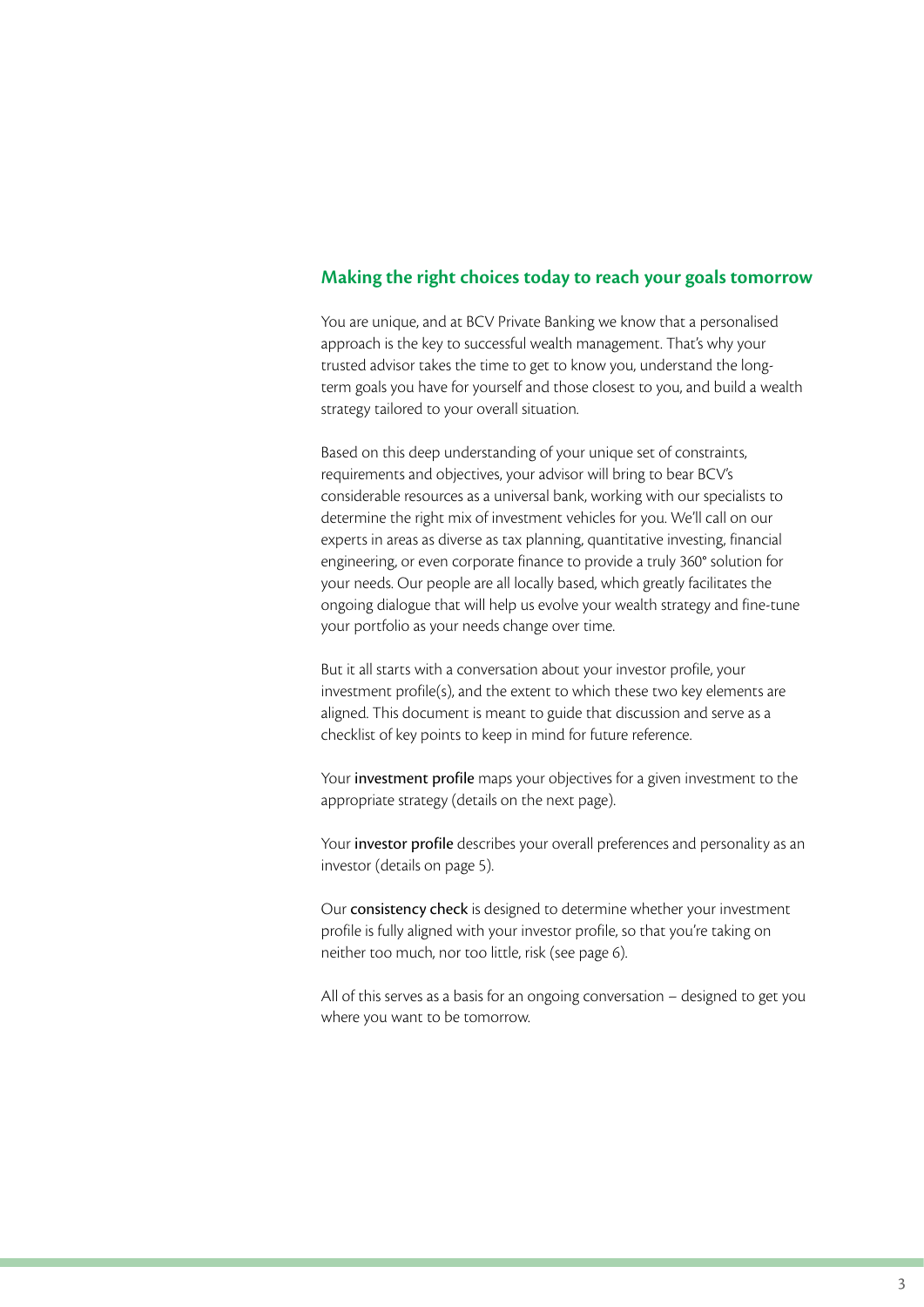### 1. Investment profile



**The investment profile defines the strategy that we'll put into action on your behalf for a given goal.**

It is based on the following:

- Your goal: What future use do you want to put your capital towards?
- Your investment horizon: When (after how many years) will you need the capital?
- Your financial targets: In reaching this goal, what trade-offs are you willing to make between minimising risk and maximising returns?

The investment profile will point to one of the following five strategies:

| <b>Obligations</b> | You want to preserve the value of your investments<br>and receive a fixed income. Your money will be invested<br>primarily in bonds (obligations in French), resulting in low<br>risk and small fluctuations in the value of your portfolio. The<br>recommended investment horizon is at least three years. |
|--------------------|-------------------------------------------------------------------------------------------------------------------------------------------------------------------------------------------------------------------------------------------------------------------------------------------------------------|
| Revenu             | You are aiming to eventually achieve moderate capital<br>gains, while receiving a steady income (or revenu in French).<br>Risk levels and portfolio fluctuations are limited. The<br>recommended investment horizon is at least five years.                                                                 |
| Equipondéré        | You are looking for a balance between capital gains<br>and fixed income, as suggested by the French word<br>équipondéré. Risk levels and portfolio fluctuations are<br>moderate. The recommended investment horizon is at<br>least seven years.                                                             |
| <b>Dynamique</b>   | You want to achieve substantial capital gains over the<br>long term, while receiving some fixed income. In this more<br>"dynamic" profile, risk levels and portfolio fluctuations may<br>be substantial. The recommended investment horizon is at<br>least ten years.                                       |
| <b>Actions</b>     | Long-term capital gains are almost your sole objective.<br>Your money will be invested primarily in stocks (actions in<br>French), resulting in high risk and large fluctuations in the<br>value of your portfolio. The recommended investment<br>horizon is at least thirteen years.                       |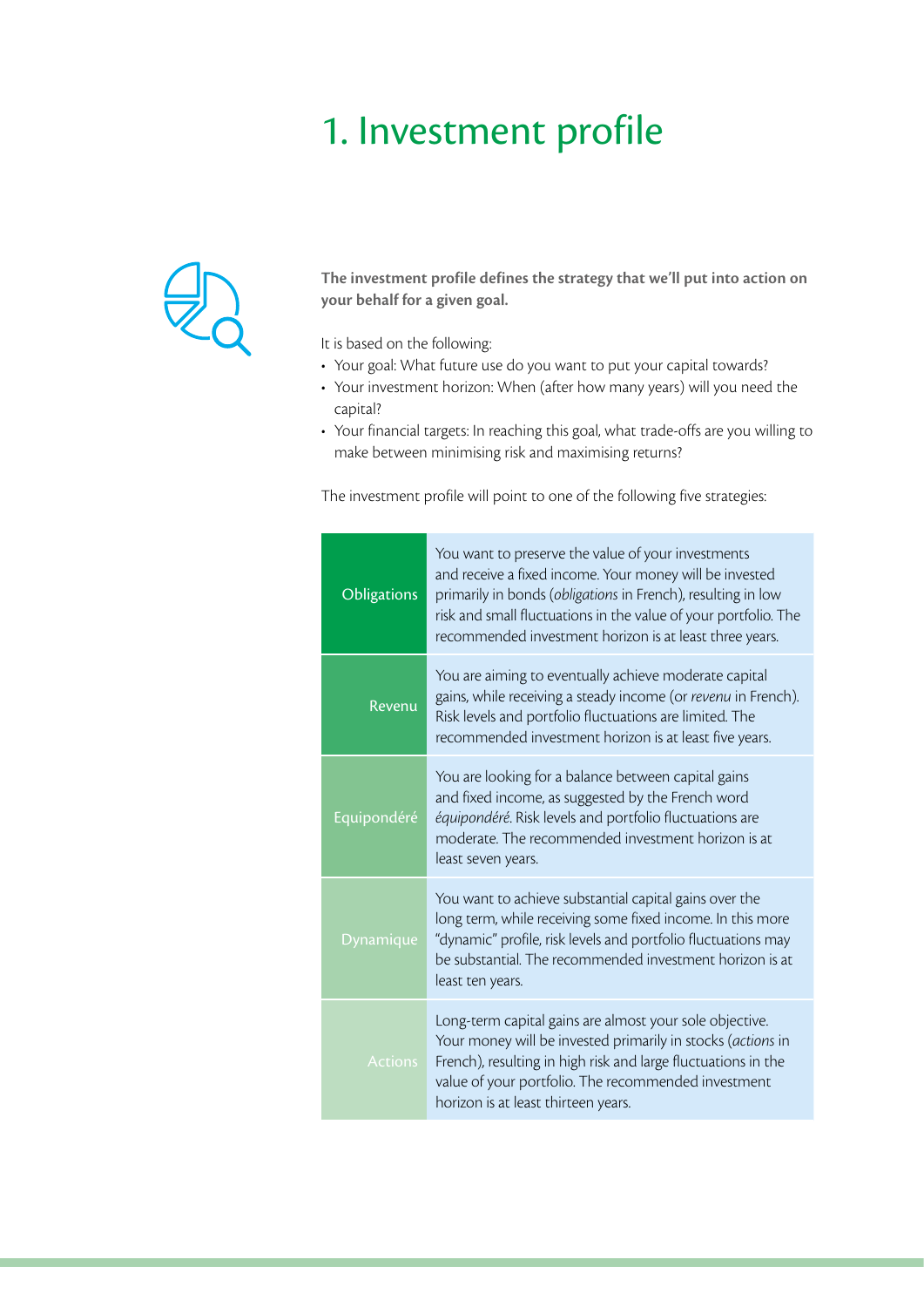### 2. Investor profile



**The investor profile tells us the type of investor you are. It's unique – just like you – and can change as your life does (for example, following a marriage, an inheritance, or a divorce).**

This profile takes the following criteria into account:

- Your financial resources, which indicate your level of financial independence with respect to your investments. In other words, to what extent might those investments have an impact on your financial situation, including your day-to-day and month-to-month income as well as your savings and overall assets?
- Your risk tolerance, which assesses how you react when faced with the market fluctuations that affect every investment. Your investments shouldn't be a cause of unnecessary stress.
- Your knowledge and experience, which tell us how well you understand financial products and how much investment experience you have. We'll then know how much additional information we need to provide about the solutions we offer.

We use four investor profiles:

#### Saver

You want your capital to be safe. You're unwilling to accept any fluctuations, and returns are secondary for you. Investing is not recommended for this profile.

#### Moderate

You're willing to accept market fluctuations in order to seek more significant returns.

#### **Conservative**

You're willing to accept mild fluctuations in the capital you have invested in order to seek returns that are higher than those a savings account yields.

#### **Growth**

You're willing to accept significant fluctuations as the trade-off for potential long-term capital appreciation.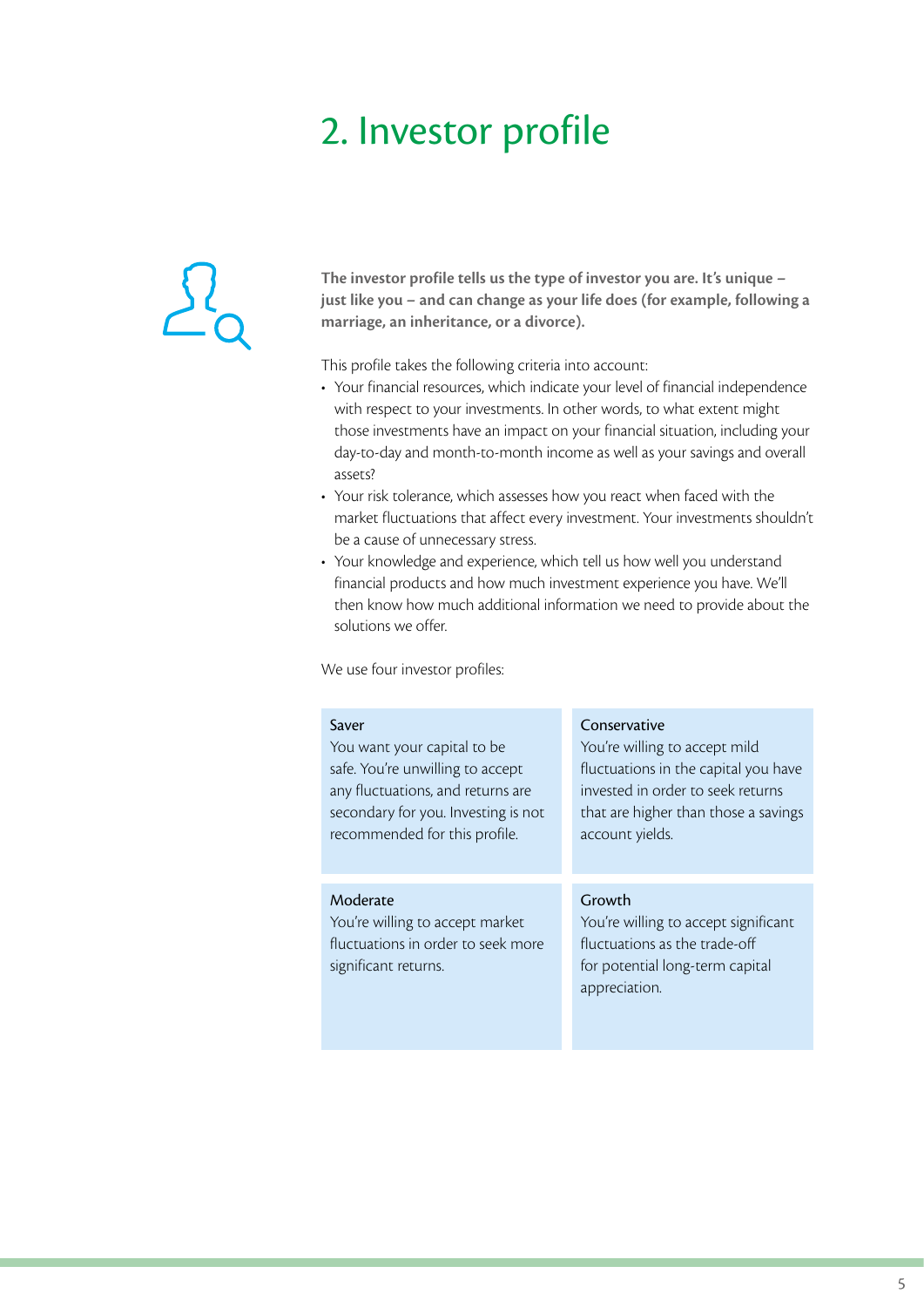### 3. Consistency check



**The consistency check verifies whether your investment and investor profiles match up.**

**We use it to make sure our recommendations are in line with your expectations, in terms of both risk and returns.**

The check will have one of three possible results:

#### Aligned

The strategies you have selected for your goals line up with those recommended for your investor profile.

#### Underweight

The strategies you have selected for your goals are more conservative than those recommended for your investor profile. You could aim for higher returns with a more ambitious approach.

#### Overweight

The strategies you have selected for your goals leave you exposed to more risk than what is recommended for your investor profile. In a bearish market, these investments could compromise your ability to achieve your long-term plans. We recommend that you opt for more conservative strategies for one or more of your investments.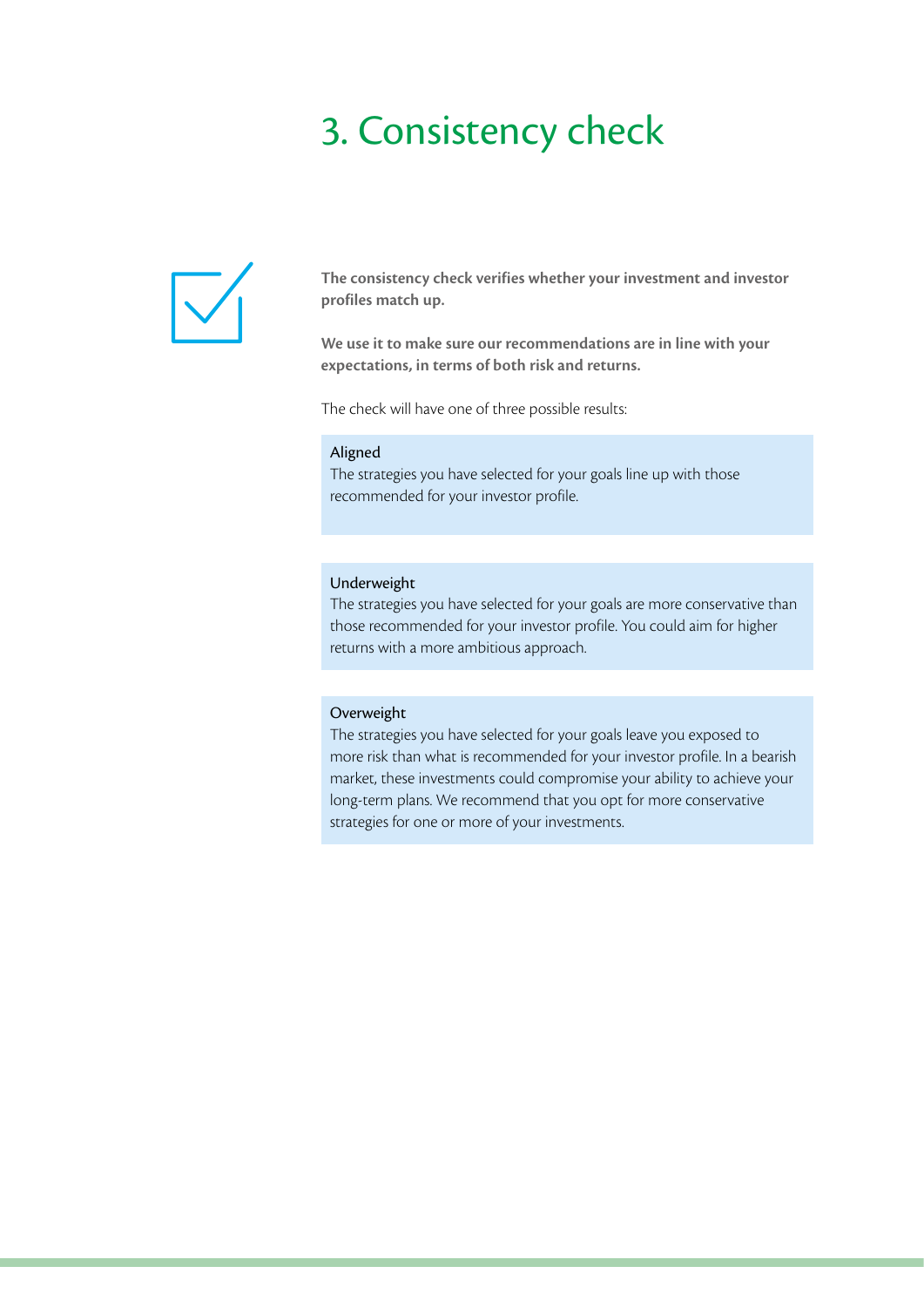## 4. Summary

Based on the meeting you had with your Private Banking advisor on

| your investor profile is <b>with a construction of the constant of the constant of the constant of the constant of the constant of the constant of the constant of the constant of the constant of the constant of the constant </b> |
|--------------------------------------------------------------------------------------------------------------------------------------------------------------------------------------------------------------------------------------|
|                                                                                                                                                                                                                                      |
|                                                                                                                                                                                                                                      |
|                                                                                                                                                                                                                                      |
|                                                                                                                                                                                                                                      |
|                                                                                                                                                                                                                                      |
|                                                                                                                                                                                                                                      |
|                                                                                                                                                                                                                                      |
|                                                                                                                                                                                                                                      |
|                                                                                                                                                                                                                                      |
|                                                                                                                                                                                                                                      |